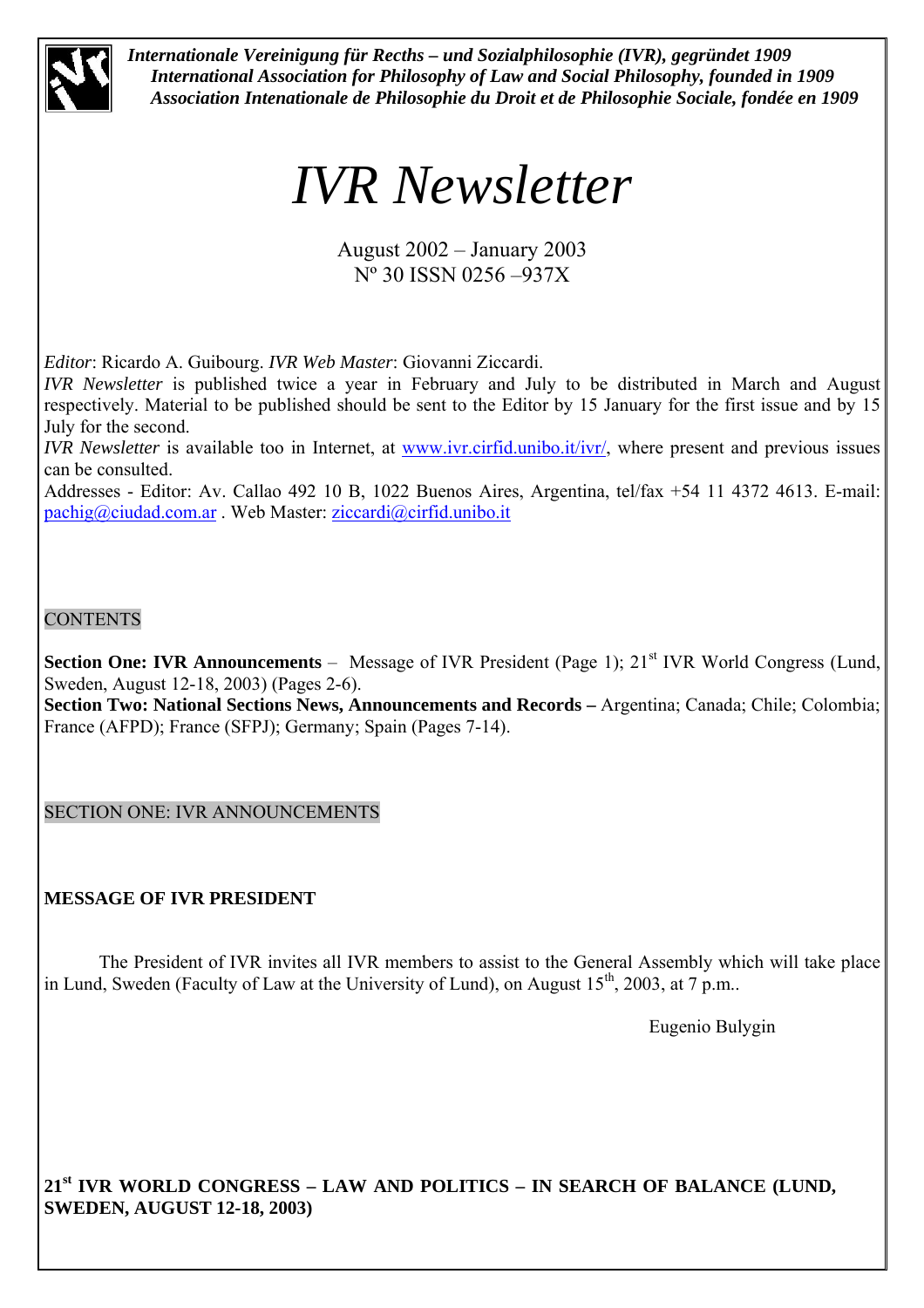

The Faculty of Law at the University of Lund is proud to be the host of the 21<sup>st</sup> World Congress of the IVR. The theme for the 2003 Congress is *Law and Politics – In Search of Balance*. Apart from plenary lectures, the Congress will consist of working groups and special workshops.

Working language is English but working groups in French, German and Spanish can be organized on request.

# *Plenary Session Speakers*

Robert Alexy, Roger Cotterrell, John Gardner, Susan Haack, Jaap Hage, Virginia Held, Tatsuo Inoue, Cristina Lafont, Eerik Lagerspets, Lars Lindahl, Chibli Mallat, Beverley McLachlin, Michael Moore, Lech Morawski, Jare Oladosu, Enrico Pattaro, Philip Pettit, Richard Posner, Gerald Postema, Włodek Rabinowicz, Cristina Redondo, Giovanni Sartor, Ulises Schmill, Stig Strömholm, Robert S. Summers

## *Preliminary Topics for Working Groups*

- Logical Analysis of Legal Argumentation
- Reality, Truth and Knowledge in the Normative Sphere
- Different Societies: Diversity and Common Ground
- Political Legitimacy and the Just Society
- Political Power, Legal Authority and Morality
- Injustice, Power and the Law
- Organized Political Violence
- New Technologies for Law and Politics
- Legal Theory and Philosophy
- Globalization, Human Rights and Minorities
- Law and Economics and Legal Scholarship

# *Preliminary List of Special Workshops*

Legal Practitioners' Need of Reflective Application of Legal Philosophy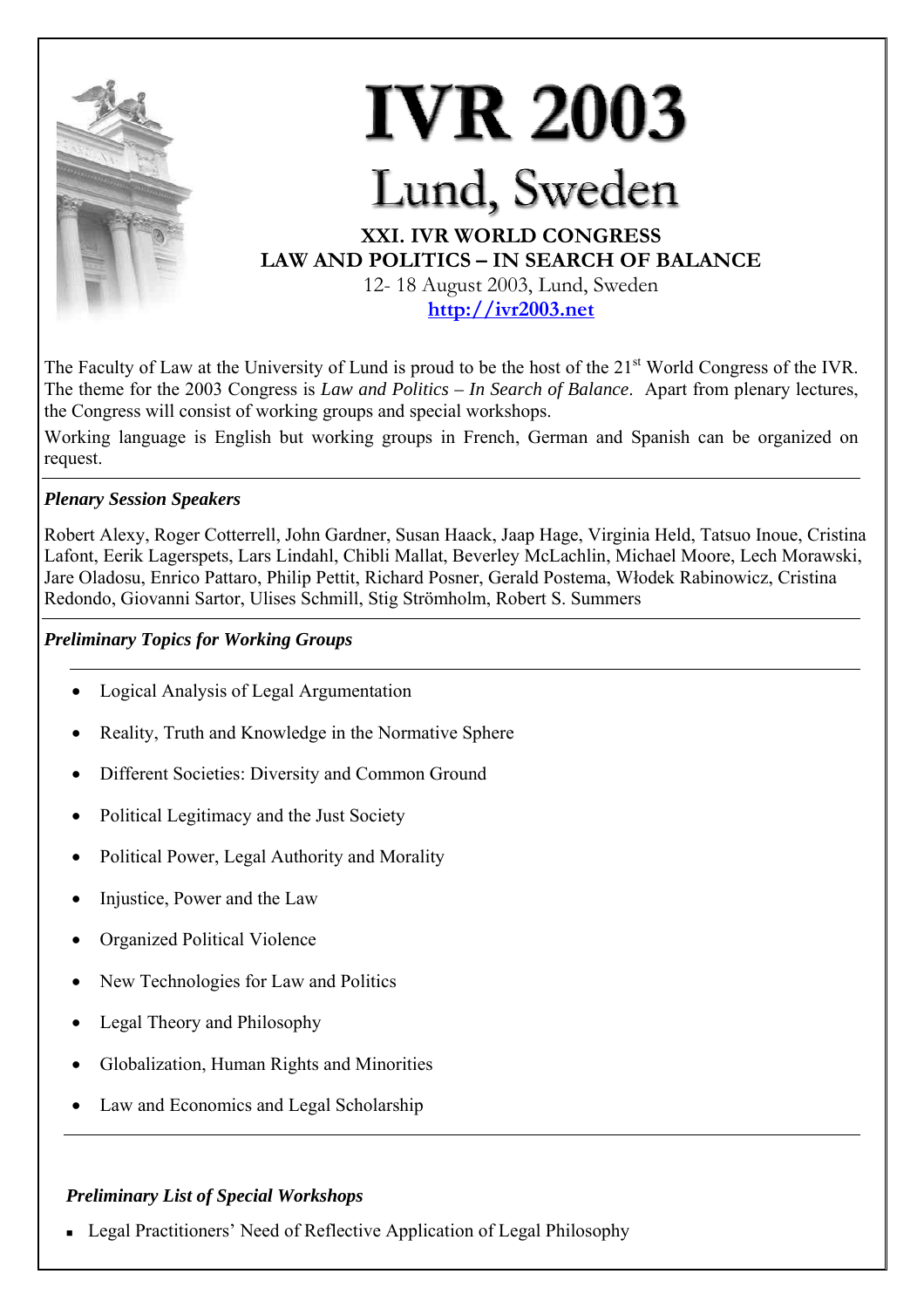- European Citizenship in the New EU Member States
- **Tampere Club Meeting Democracy and Rule of Law**
- Indigenous and Transplanted Legal Values in the Post-Colonial World
- **East Asian Jurisprudence**
- Practical and Theoretical Problems in Legislation. Research in Legisprudence
- **Stressing Legal Decisions**
- Law Scholarship and Law Teaching Technical or Theoretical?
- Law and Economics and Legal Scholarship
- Law, Morality, Politics, Defeasibility
- Artificial Intelligence in the Law. Efficient Tools for Politicians and Lawyers
- Scandinavian Legal Realism in Theory and Practice
- **Legal Positivism after Hart and Dworkin**
- Law and Objectivity Legal Positivism, Critical Theory and the New Wave of Natural Law
- Coherence Theory of Law and Analogy in Legal Reasoning
- Cognitive Science, Ethics and Law
- Politics of Human Rights
- The Actuality of Conceptual Jurisprudence
- **Criminal Responsibility**
- Electronic Government and Philosophy of Law
- Law and Social Theory
- Reformational Legal & Social Philosophy
- Material Review of Constitutionality of Statutes
- The new European *Ius Commune* and Legal Theory
- Legal Institutions and Economic Policies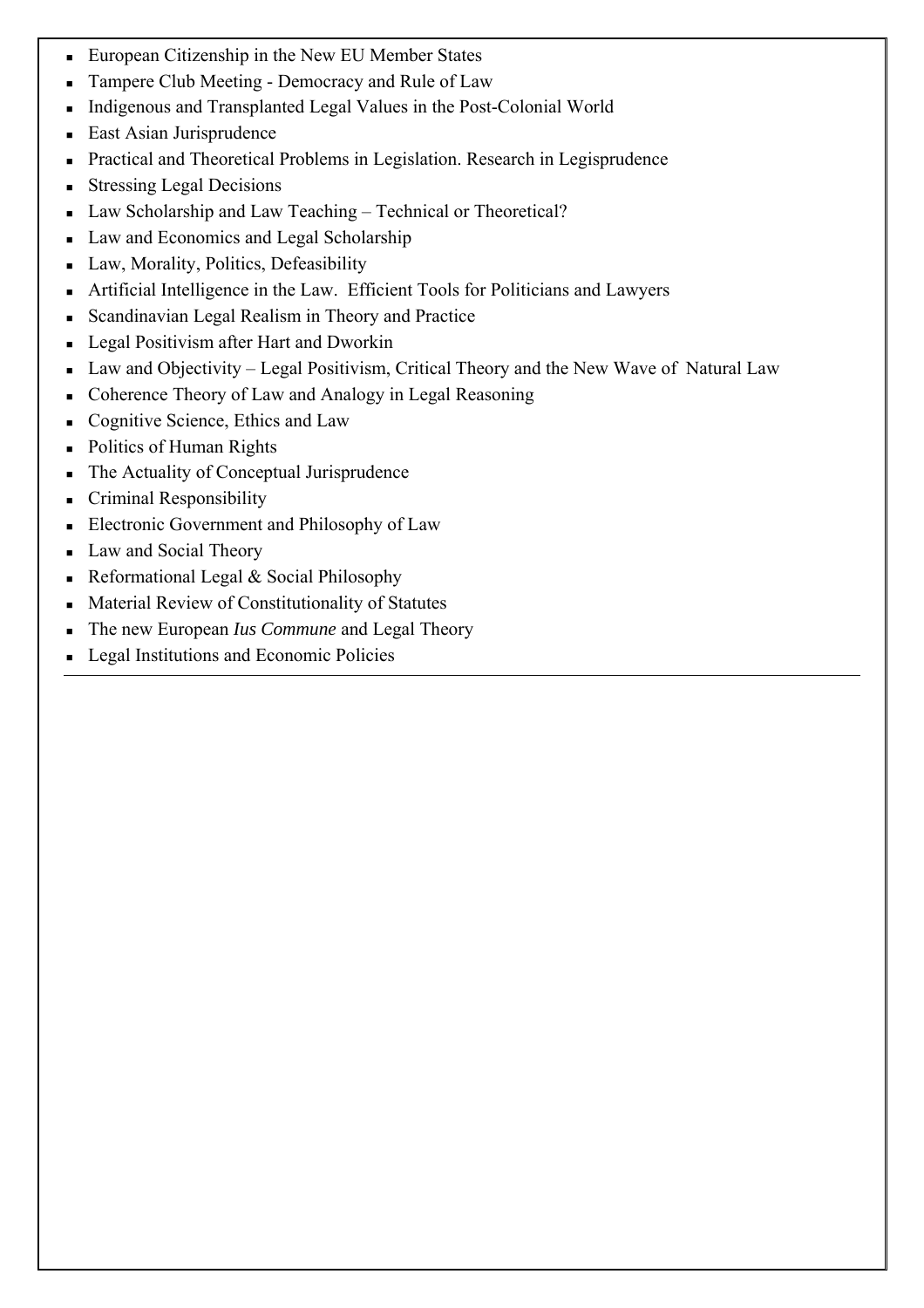

# **IVR Congress, 12-18 August 2003, Lund, Sweden**

# **Congress and Hotel Registration Form**

Please register online, see www.ivr2003.net. If this is impossible, please send this form to Professor Aleksander Peczenik, Faculty of Law, Box 207, S 22100 Lund, Sweden.

| Last Name                                                                                                           |                                                                                                                            | First Name(s)                                                               |             | Title                                                                              |  |  |  |
|---------------------------------------------------------------------------------------------------------------------|----------------------------------------------------------------------------------------------------------------------------|-----------------------------------------------------------------------------|-------------|------------------------------------------------------------------------------------|--|--|--|
|                                                                                                                     |                                                                                                                            |                                                                             |             |                                                                                    |  |  |  |
|                                                                                                                     |                                                                                                                            |                                                                             |             |                                                                                    |  |  |  |
| Postal Address<br>Country                                                                                           |                                                                                                                            |                                                                             |             |                                                                                    |  |  |  |
|                                                                                                                     |                                                                                                                            |                                                                             |             |                                                                                    |  |  |  |
| E-mail Address<br>Telephone ( + country code - area code -                                                          |                                                                                                                            |                                                                             |             |                                                                                    |  |  |  |
| number)                                                                                                             |                                                                                                                            |                                                                             |             |                                                                                    |  |  |  |
| $\ddot{}$                                                                                                           |                                                                                                                            |                                                                             |             |                                                                                    |  |  |  |
|                                                                                                                     |                                                                                                                            |                                                                             |             |                                                                                    |  |  |  |
| Telefax $(+$ country code - area code - number) Institution (if applicable)                                         |                                                                                                                            |                                                                             |             |                                                                                    |  |  |  |
| $\ddot{}$                                                                                                           |                                                                                                                            |                                                                             |             |                                                                                    |  |  |  |
| Number of accompanying                                                                                              |                                                                                                                            |                                                                             |             | Name(s) (if more than one person, begin each name in a new line by pressing enter) |  |  |  |
| persons                                                                                                             |                                                                                                                            |                                                                             |             |                                                                                    |  |  |  |
|                                                                                                                     |                                                                                                                            |                                                                             |             |                                                                                    |  |  |  |
|                                                                                                                     |                                                                                                                            |                                                                             |             |                                                                                    |  |  |  |
| Payment alternatives:                                                                                               | Early Registration Fee is applicable for payment received between 1 September 2002                                         |                                                                             |             |                                                                                    |  |  |  |
| Early 2300 SEK (ca. 255 $\epsilon$ )                                                                                | and 31 March 2003. From 1 April 2003 the Late Registration Fee is applicable.                                              |                                                                             |             |                                                                                    |  |  |  |
|                                                                                                                     | Late 3200 SEK (ca. 355 $\epsilon$ )<br>Student fees are applicable proof if student status is sent to Professor Aleksander |                                                                             |             |                                                                                    |  |  |  |
| Student Early 1700 SEK (ca.                                                                                         |                                                                                                                            | Peczenik. Please also refer to the website concerning application for Young |             |                                                                                    |  |  |  |
| 188€)                                                                                                               | Researchers' Grant. Payment by credit card at the website or by bank transfer to                                           |                                                                             |             |                                                                                    |  |  |  |
| Student Late 2200 SEK (ca.                                                                                          |                                                                                                                            | Account number 5624-33 006 at SEB Bank, Box 97, 22100 Lund, Sweden.         |             |                                                                                    |  |  |  |
|                                                                                                                     |                                                                                                                            |                                                                             |             |                                                                                    |  |  |  |
| 244€)                                                                                                               |                                                                                                                            |                                                                             |             |                                                                                    |  |  |  |
|                                                                                                                     |                                                                                                                            |                                                                             |             |                                                                                    |  |  |  |
| <b>Social Programs</b>                                                                                              |                                                                                                                            |                                                                             |             | Social Programs are specified on the home page www.ivr2003.net                     |  |  |  |
|                                                                                                                     |                                                                                                                            |                                                                             |             |                                                                                    |  |  |  |
| Call for papers                                                                                                     | О                                                                                                                          | I will submit a paper to a working group.                                   |             |                                                                                    |  |  |  |
| <b>Hotel Registration</b>                                                                                           |                                                                                                                            |                                                                             |             |                                                                                    |  |  |  |
| Lund has adequate hotel capacity for the congress. However, if the number of participants is greater than expected, |                                                                                                                            |                                                                             |             |                                                                                    |  |  |  |
| accommodation in Malmö can be arranged. Local trains between Malmö and Lund take 15 minutes.                        |                                                                                                                            |                                                                             |             |                                                                                    |  |  |  |
| Number and type of room:                                                                                            |                                                                                                                            |                                                                             |             |                                                                                    |  |  |  |
|                                                                                                                     |                                                                                                                            | Single room                                                                 | Double room |                                                                                    |  |  |  |
|                                                                                                                     | Arrival date                                                                                                               | Departure date                                                              |             |                                                                                    |  |  |  |
|                                                                                                                     |                                                                                                                            |                                                                             |             |                                                                                    |  |  |  |
| Hotel standard                                                                                                      | Category A                                                                                                                 | $1,100 - 1,500$ SEK*                                                        |             | * Breakfast included. Prices per room per                                          |  |  |  |
| Please specify the category                                                                                         |                                                                                                                            | $(ca. 122 - 166 \epsilon)$                                                  |             | night.                                                                             |  |  |  |
|                                                                                                                     | Category B                                                                                                                 | 800 - 1,100 SEK*                                                            |             |                                                                                    |  |  |  |
|                                                                                                                     |                                                                                                                            | $(ca. 88 - 122 €)$                                                          |             |                                                                                    |  |  |  |
|                                                                                                                     | Category C                                                                                                                 | 600 - 800 SEK* (ca.                                                         |             |                                                                                    |  |  |  |
|                                                                                                                     |                                                                                                                            | $66 - 88 \t∈$                                                               |             |                                                                                    |  |  |  |
|                                                                                                                     | Sparta Guest                                                                                                               | 2,400 SEK** (ca.                                                            |             | ** Breakfast not included. Can only be booked for 6                                |  |  |  |
|                                                                                                                     | House, Lund                                                                                                                | 266 $\varepsilon$                                                           |             | nights 12-18 august. Price for 6 nights.                                           |  |  |  |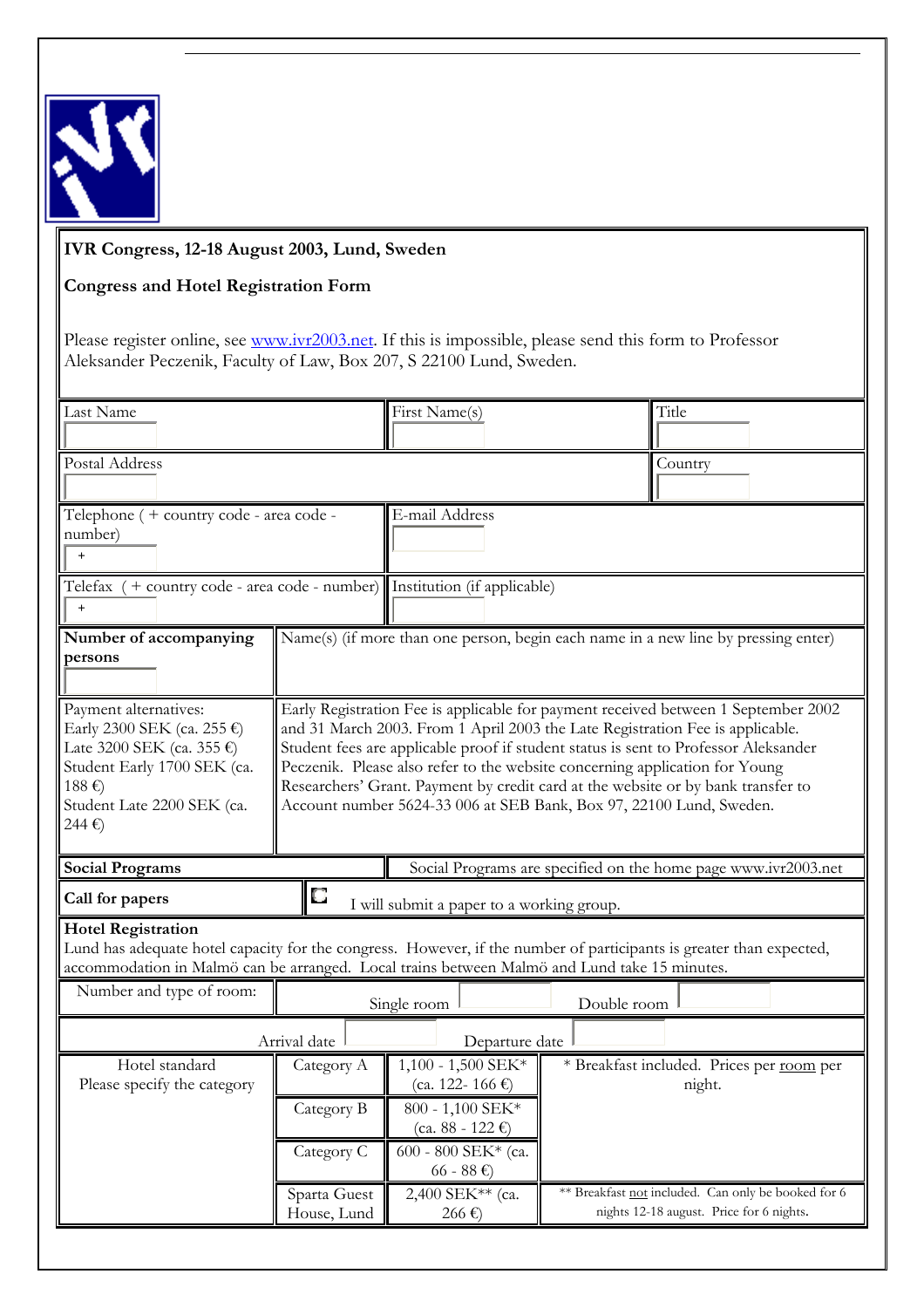# *Call for Papers*

Participants are invited to submit a paper to one of the working groups at the Congress*.* Please register online, see www.ivr2003.net. If this is impossible, please send this form to Professor Aleksander Peczenik, Faculty of Law, Box 207, S 22100 Lund, Sweden.

Abstracts will be published in paper form if they have been submitted before 31 March 2003. Abstracts submitted after this date will only be available on the Internet. If the abstract is received after 31 May, 2003, the paper will not be presented during the Congress.

We have no possibility to copy papers during the congress. However, papers presented during the congress and accepted by the Publication Committee will be published in the **Congress Proceedings**. The main Proceedings will be published as ARSP Beihefte within a year from the congress. See http://www.steiner-verlag.de/ARSP. There will also be thematic volumes, published elsewhere. The Publication Committee has liberal admission policy but there is no guarantee that all papers will be published. To be published in the Congress Proceedings, a paper must be delivered electronically in word format any time between the congress and 30 September, 2003. If the paper is received after 30 September, 2003, it will not be published in the Congress Proceedings.

There is no open call for papers for the *special workshops*. However, most working groups will have common meetings with the respective *special workshops*.

Please notice that the requested assignment to the working group will only serve as guidance for the organisers. The final assignment will be made shortly before the Congress on the basis of the content of the received papers.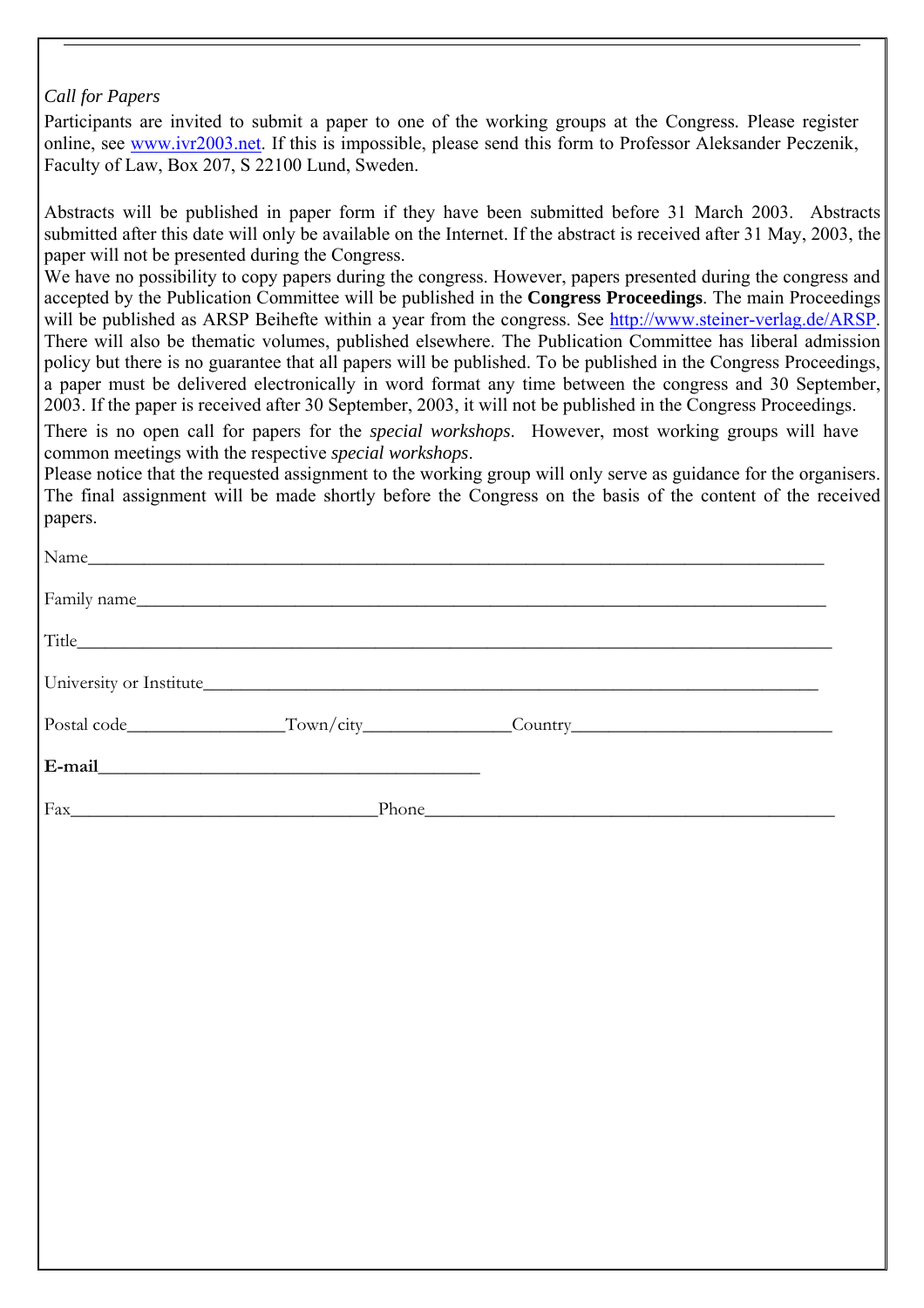# **Working Groups**

 $\_$  , and the contribution of the contribution of the contribution of the contribution of the contribution of  $\mathcal{L}_\text{max}$ 

 $\_$  , and the contribution of the contribution of the contribution of the contribution of the contribution of  $\mathcal{L}_\text{max}$ 

 $\mathcal{L}_\mathcal{L} = \mathcal{L}_\mathcal{L} = \mathcal{L}_\mathcal{L} = \mathcal{L}_\mathcal{L} = \mathcal{L}_\mathcal{L} = \mathcal{L}_\mathcal{L} = \mathcal{L}_\mathcal{L} = \mathcal{L}_\mathcal{L} = \mathcal{L}_\mathcal{L} = \mathcal{L}_\mathcal{L} = \mathcal{L}_\mathcal{L} = \mathcal{L}_\mathcal{L} = \mathcal{L}_\mathcal{L} = \mathcal{L}_\mathcal{L} = \mathcal{L}_\mathcal{L} = \mathcal{L}_\mathcal{L} = \mathcal{L}_\mathcal{L}$ 

 $\_$  , and the contribution of the contribution of the contribution of the contribution of the contribution of  $\mathcal{L}_\text{max}$ 

# *Preliminary List of Special Workshops*

*First preference:* 

- □ Logical Analysis of Legal Argumentation
- $\Box$  Reality, Truth and Knowledge in the Normative Sphere
- □ Different Societies: Diversity and Common Ground
- $\Box$  Political Legitimacy and the Just Society
- □ Political Power, Legal Authority and Morality
- $\square$  Injustice, Power and the Law
- □ Organized Political Violence
- $\Box$  New Technologies for Law and Politics
- $\Box$  Legal Theory and Philosophy
- $\Box$  Globalization, Human Rights and Minorities
- $\Box$  Law and Economics and Legal Scholarship

*Second preference:* 

 $\mathcal{L}(\mathcal{L})$ 

- □ Logical Analysis of Legal Argumentation
- $\Box$  Reality, Truth and Knowledge in the Normative Sphere
- □ Different Societies: Diversity and Common Ground
- $\Box$  Political Legitimacy and the Just Society
- $\Box$  Political Power, Legal Authority and Morality
- $\Box$  Injustice, Power and the Law
- □ Organized Political Violence
- □ New Technologies for Law and Politics
- □ Legal Theory and Philosophy
- $\Box$  Globalization, Human Rights and Minorities
- □ Law and Economics and Legal Scholarship

**Title/Brief description of the paper** (max. 300 characters)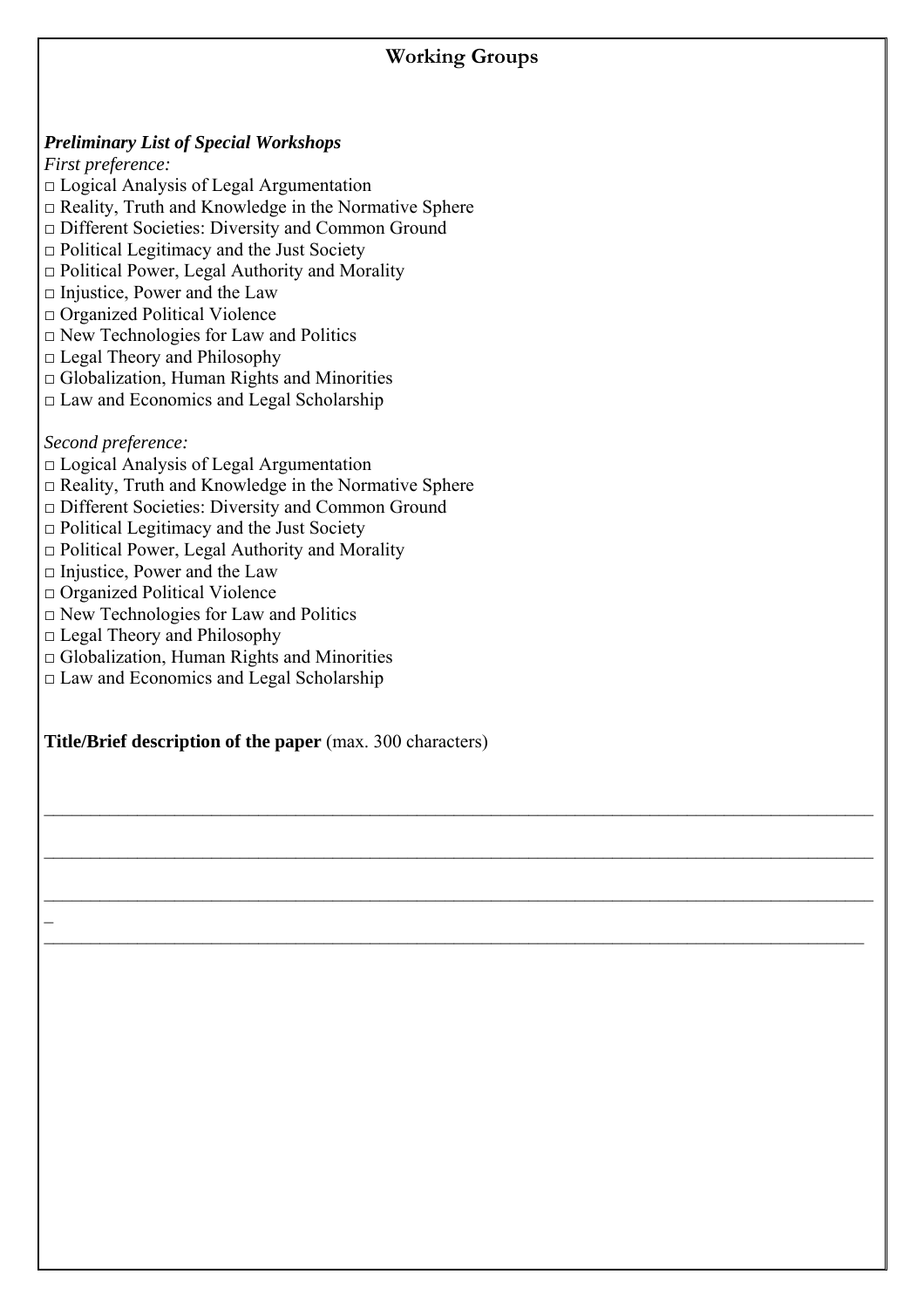# **YOUNG RESEARCHERS**

in Member States and Associated States of the European Union

are invited to participate, at subsidised costs, in the

# **XXI. IVR World Congress**

(International Association for Philosophy of Law and Social Philosophy)

# **12 - 18 August 2003**

**Lund, Sweden**

The EC has granted means to enable 25 young researchers from the Member States of the European Union or from Associated States to participate in the Congress. The grant is open for persons born in 1968 or later, pursuing research in legal philosophy, theory of law, moral theory, political theory and related disciplines. Application should be directed to Professor Aleksander Peczenik, electronically to the E-mail address  $a\mathbf{p}(\hat{a})$ ivr2003.net not later than 31 March 2003.

On request, each applicant should be prepared to send relevant written documents. Each applicant will be exempted from registration fee 2,300 SEK (ca. 255  $\epsilon$ ) and reimbursed for travel and accommodation expenses up to 1,200 SEK (ca. 133  $\epsilon$ ).

> For more information about the Congress, please visit the website **http://ivr2003.net**



Internationale Vereinigung für Rechts- und Sozialphilosophie International Association for Philosophy of Law and Social Philosophy



Juridiska fakulteten vid Lunds universitet Faculty of Law, University of Lund Lund, Sweden

#### *Travel Arrangements and Accommodation*

 Lund is a university town in the south of Sweden: Copenhagen, the Danish capital, can be reached in less than one hour by train. Also, Lund is connected to the Copenhagen international airport by direct train service.

 Participants should make their own travel arrangements to Lund. Participants requiring visas to enter Sweden or the Schengen area should be registered at least six months before the Congress, requests for proof of registration for visa purposes should be made together with the registration.

 Beginning in autumn 2002, detailed information on the booking of hotel rooms (at different standards) will be forthcoming on the IVR website.

**More information on the World Congress: http://www.ivr2003.net**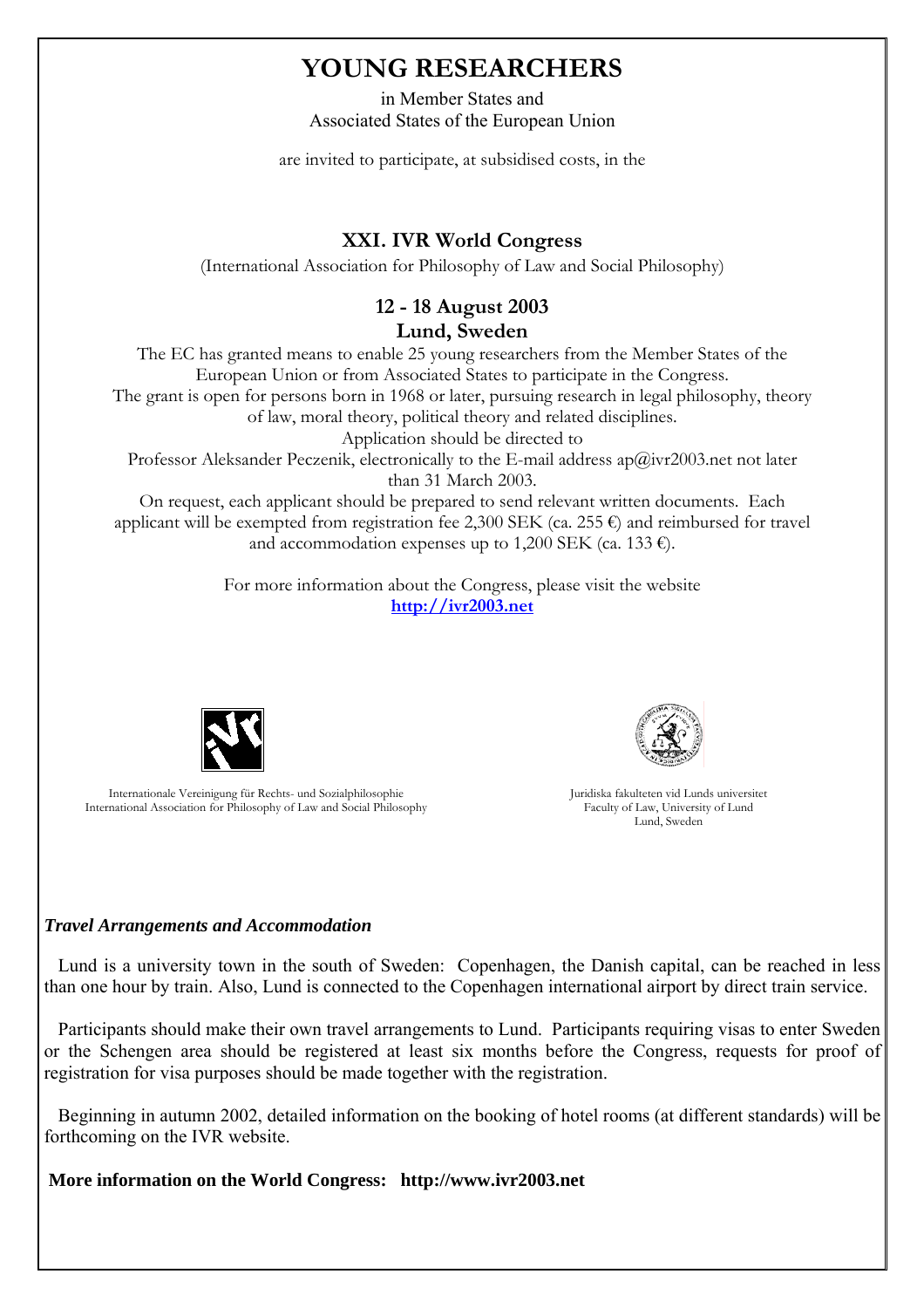#### SECTION TWO: NATIONAL SECTIONS NEWS, ANNOUNCEMENTS AND RECORDS

#### **ARGENTINA**

#### **(Asociación Argentina de Filosofía del Derecho).**

#### **NEWS**

The AAFD has at present 176 members.

In October 24-26, 2002, the XVI Argentine Meeting on Philosophy of Law and Social Philosophy was held in Azul. Invited speakers were Fernando Atria (Universidad de Talca, Chile), Julio C. Cueto Rúa (Univ. de Buenos Aires), Diego Duquelsky (idem), Santiago Legarre (Univ. Austral, Buenos Aires), Jorge Malem Seña (Univ. Pompeu Fabra, Barcelona, Spain), José Juan Moreso (idem), Andrés Ollero Tassara (Univ. Rey Juan Carlos, Madrid, Spain) and Mario Portela (Univ. de Mar del Plata, Argentina). The local Young Scholar Award was granted to Jorge A. Cerdio Herrán (Univ. de Buenos Aires), whose paper "A propósito de Fuller y el uso lingüístico" was exposed and discussed in a plenary session. Other papers were submitted by Oscar B. Aguirre, Mercedes Alchourrón, Carlos Álvarez Chicano, José Juan Bentolila, Diana Cañal, Mario E. Chaumet, José L. Cristaldo Bustamante, María Isolina Dabove, Damián Dellaqueva, Ernesto Grün, Ricardo V. Guarinoni, María Soledad Muscato, Juan M. Pedreira Sammartino, Fernando Ricciardini, Adolfo Rocha Campos, Viviana Rosemblat, Mateo Schott, Sergio Splendore, Roxana Trípoli Acerbi and Juan Manuel Villarruel.

#### ANNOUNCEMENTS

The second issue of "Ideas y Derecho" (AAFD Annuary) is already prepared and is expected to be printed in May 2003. With a short introduction by AAFD Vice President, Rodolfo L. Vigo, the issue contains papers by Manuel Atienza (Univ. de Alicante, Spain), Mauricio Beuchot (UNAM, Mexico), Miguel Á. Ciuro Caldani (Univ. de Rosario), Eros Roberto Grau (Univ. de Sao Paulo, Brazil), Riccardo Guastini (Univ. di Genova, Italia), Enrique P. Haba (Univ. de Costa Rica), Guillermo Lariguet (Univ. de Córdoba), Santiago Legarre (Univ. Austral, Buenos Aires), Pablo López Ruf (Univ. de Buenos Aires), Andrés Ollero Tassara (Univ. Rey Juan Carlos, Madrid), Pablo M. Perot and Jorge Rodríguez (Univ. Mar del Plata, Argentina).

The XVI Argentine Meeting on Philosophy of Law and Social Philosophy will be held in Córdoba, from October 30 to November 1, 2003.

#### RECORDS

In October 25, 2002, the General Assembly elected the Board of Directors for the next four years:

President: Ricardo A. Guibourg; Vice president: Rodolfo L. Vigo; Secretary: Pablo López Ruf; Treasurer: Eduardo Barbarosch; Other members: Ariel Álvarez Gardiol, Abel J. Arístegui, Eugenio Bulygin, Miguel Ángel Ciuro Caldani, Julio C. Cueto Rúa, José Rolando Chirico, Diego Duquelsky, Ricardo V. Guarinoni, Carlos I. Massini, Mario Portela and Renato Rabbi-Baldi.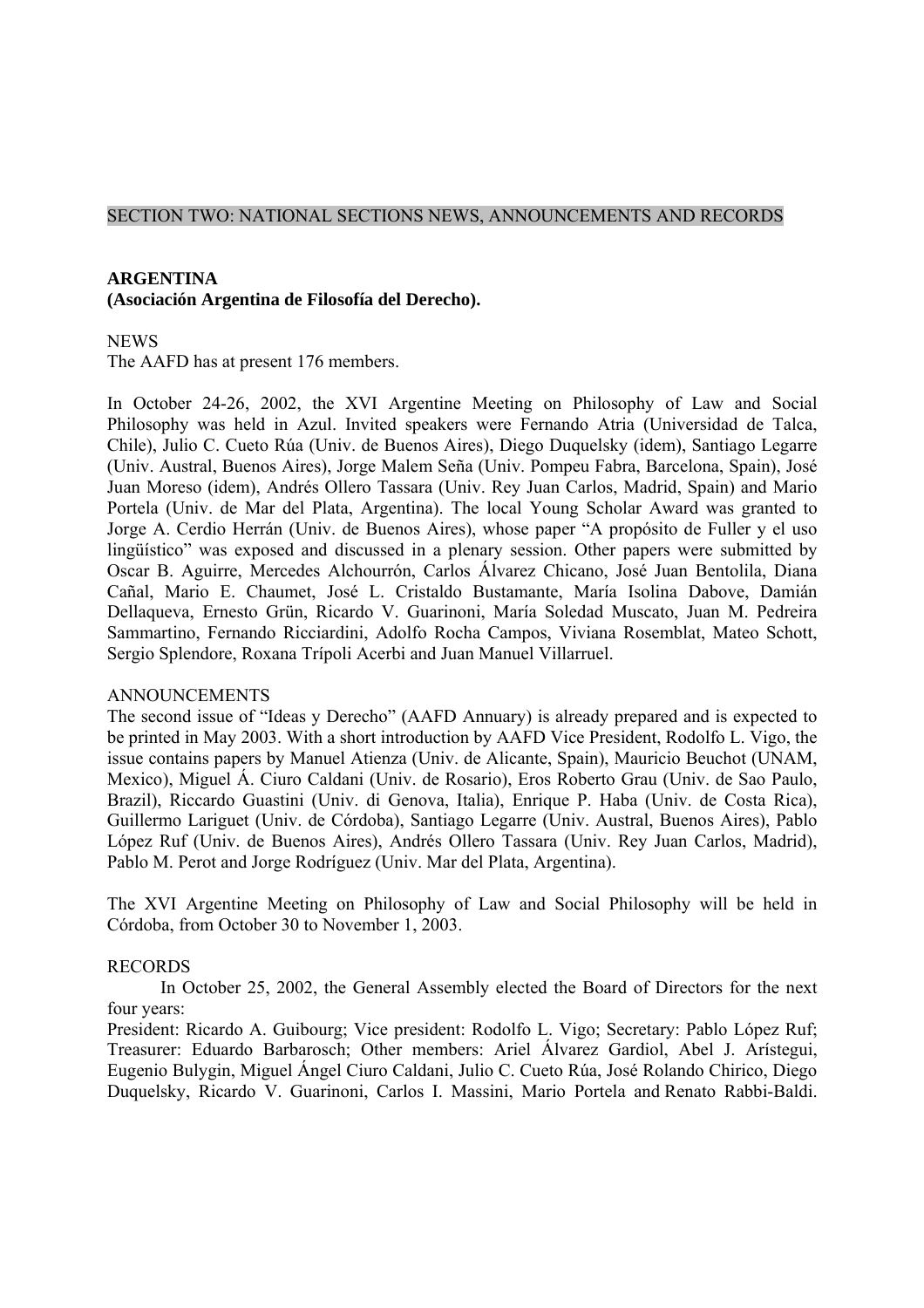Board surrogates: Armando Andruett, Eduardo Barcesat, Juan Cianciardo and Pablo Navarro. Account reviewers: Eloy Emiliano Suárez and Carlos M. Fernández.

**CONTACT** Prof. Ricardo A. Guibourg, President Av. Callao 492 10 B – 1022 Buenos Aires – Argentina Tel/fax: +54 44 4372 4613 (home); +54 11 4374 2711 (office) E-mail: pachig@ciudad.com.ar

#### **CANADA**

#### RECORDS

Nathan Brett is the new Executive Director of the IVR Canadian Section, replacing Michael Milde. Brett oversees membership of the Canadian Section, general correspondence, and matters of liaison with the IVR. Other members of the executive are:

President: Bob Bright (bright@cc.umanitoba.ca)

Vice-President: Susan Dimock (dimock@yorku.ca) Past President: Eldon Soifer (Eldon.Soifer@uregina.ca)

Member of IVR EC: Brenda Baker (bmbaker@ucalgary.ca)

**CONTACT** Nathan Brett ( $nbert(a)$ dal.ca)

#### **CHILE**

(Sociedad Chilena de Filosofía Jurídica y Social)

#### NEWS

In July, 2002, the 19th issue of Anuario de Filosofía Jurídica y Social was published. This volume reproduces several texts presented at the celebration of 20th anniversary of Chilean IVR National Section (December, 2001), among them papers by Eugenio Bulygin and Fernando Atria about creation and application of law.

In October 2002, the V Chilean Meeting on Philosophy of Law was held. Its general subject was "The Chilean legal culture".

In December, 2002, the Chilean Society distinguished as Honorary Members Chilean professors Jorge Iván Hübner and Máximo Pacheco, old scholars at the Chile University. Other Honorary Members were already Chilean Aníbal Bascuñan and Juan Enrique Sierra and foreigners Norberto Bobbio, Roland Dworkin, Genaro R. Carrió, Eugenio Bulygin and Ernesto Garzón Valdés.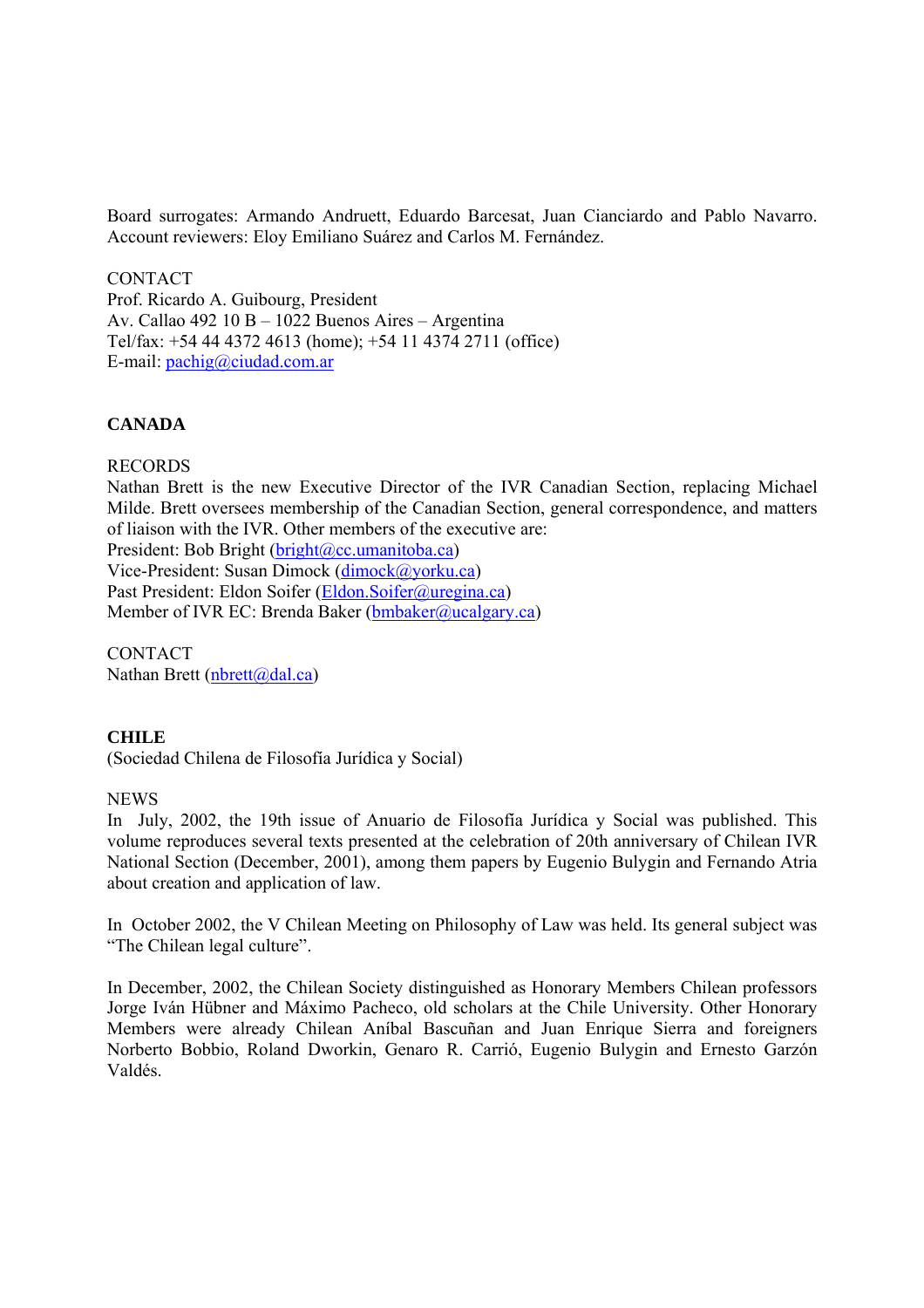ANNOUNCEMENTS Papers of the V Chilean Meeting will be published on the 20<sup>th</sup> Anuario, in April 2003.

#### **CONTACT**

Agustín Squella Narducci, President Universidad de Valparaíso Casilla 3325, Correo 3, Valparaíso – Chile Fax 50 71 43 secretaria.rectoria@uv.cl Or Patricia Whittle: pwhittle@presidencia.cl

#### **COLOMBIA**

(Asociación Colombiana de Filosofía Jurídica y Social)

#### **NEWS**

The Universidad Externado de Colombia published in 2002 Hasso Hofmann's "Filosofía del Derecho y del Estado", translated by Luis Villar Borda.

The review Temas del Derecho, directed by prof. Benigno Mantilla Pineda (Univ. de Medellín), celebrated its 90<sup>th</sup> anniversary with a special issue. Prof. Mantilla Pineda published an outline of Hans Kelsen's biography.

#### ANNOUNCEMENTS

Within the first months of 2003, The Colombian Association will held its second National Congress, preparatory to the IVR World Congress in Lund.

On the series Legal Theory and Philosophy of Law, the following volumes are next to publication: "Derecho y Socialismo", by Carlos Miguel Herrera, and "Estructura de los derechos fundamentales", by Martin Borowski.

#### RECORDS

Executives of the Colombian section of the IVR are: Luis Villar Borda (Honorary President), Numas Armando Gil (President), Rodolfo Arango (Vice-president), Miguel Rujana (Treasurer).

#### CONTACT

Prof. Dr. Rodolfo Arango, Vice-president, Facultad de Derecho, Ciencias Políticas y Sociales Universidad Nacional de Colombia Cuidad Universitaria Bogotá, Colombia email: rodolfo\_arango@hotmail.com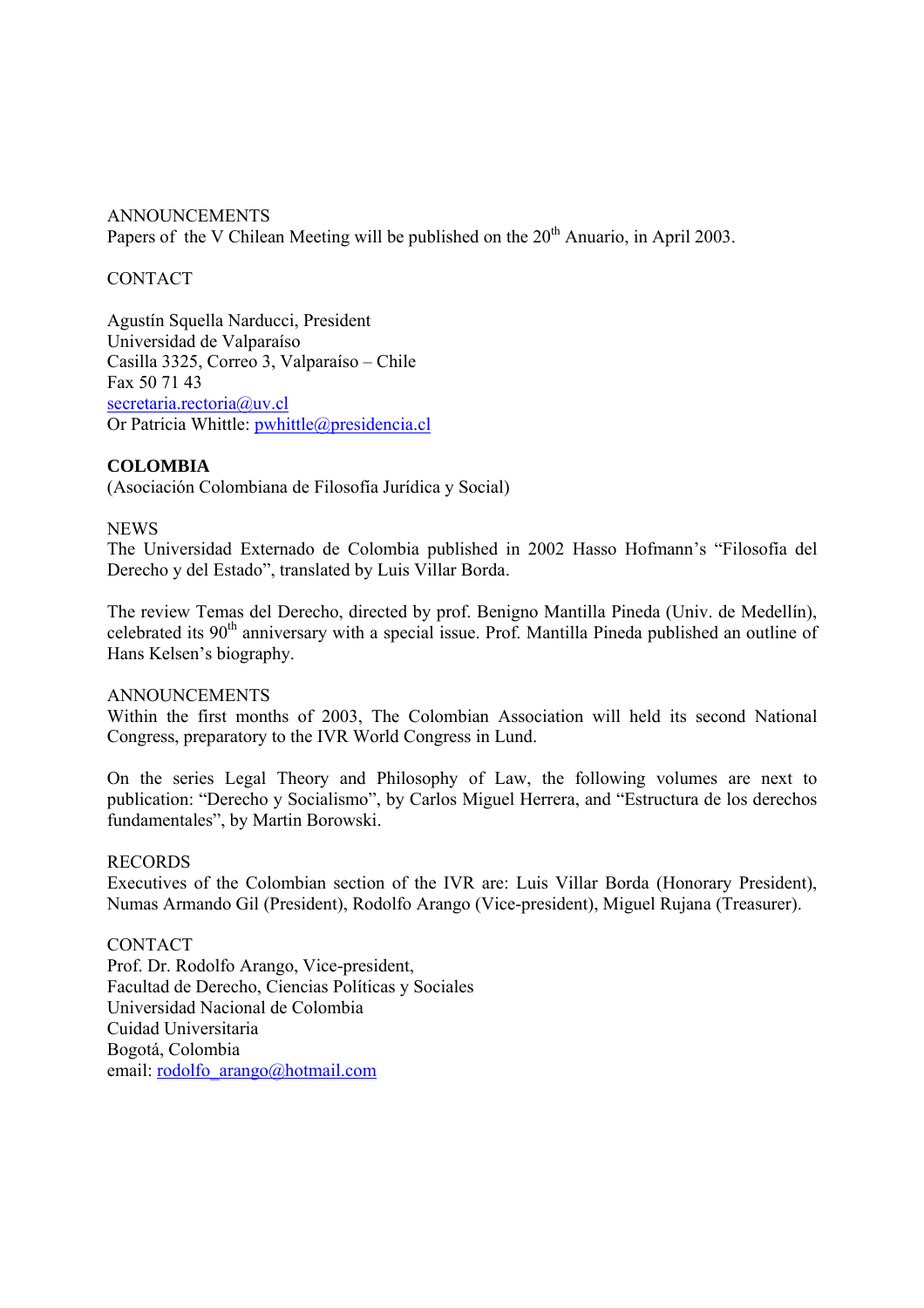### **FRANCE**

(Association Française de Philosophie du Droit)

#### ANNOUNCEMENTS

The AFPD next event is the 2003 Colloquium "Globalization: between illusion and utopia?" It will take place at the Institut de France - 23 quai Conti - 75006 Paris, in February 28 and March 1, 2003.

Tentative programme:

#### **First day**

I. *La mondialisation : une catégorie occidentale ?* 

La mondialisation vue de l'Islam: Mohammed Salah (Professor at Nouakchott University).

La mondialisation vue de l'Inde: François Chenet (Professor at the Université de Paris IV).

La mondialisation vue de Chine: Pierre-Étienne Will (Professor at the Collège de France).

La mondialisation vue du Japon: K. Yatabé (Université de Paris VII).

II. *La mondialisation: perte du sens ou avènement de l'humain ?* 

La mondialisation entre choc des cultures et uniformisation: Jean-Pierre Warnier (Professor of Ethnology and Anthropology at the Université de Paris V)

Mondialisation et marchandisation: Jean-François Mattei (Professor at the Université de Nice). Quel patriotisme à l'âge de la mondialisation?: B. Baerstschi (Maître de conférences at the Université de Genève).

Vers la fin de l'Histoire?: B. Bourgeois (Professor at the Université de Paris I).

#### **Second day**

III. *Repenser l'ordre international* 

L'idée de communauté humaine, de Vitoria à Kant: E. Jouannet (Professor at the Université de Paris I).

Quel contrat social pour fonder le droit de la mondialisation? La réforme des institutions internationales: P. Moreau-Defarges (IEP-Paris/Foreign Affairs Department).

Le droit sans les États: Laurent Cohen-Tanugi (international lawyer).

IV. *Biens et maux d'humanité* 

Les nouvelles frontières du crime: B. Stern (Professor at the Université de Paris I).

Le pain et l'eau: Sylvie Brunel (Professor at the Université de Montpellier).

Environnement et territoire, Savoir et Avoir: abstract report, François Terré.

#### RECORDS

President: François Terré, 10, square de l'Alboni, 75016 Paris, tel. 01 45 20 93 68, fax 01 45 25 83 23.

Vice President: René Sève, 18, place Adolphe Chérioux, 75015 Paris, tel 01 53 18 46 15, fax 01 53 18 97 30.

Secretary General: Marie-Anne Frison-Roche, 25, avenue Rapp, 75007 Paris, tel. 01 445 56 07 09, fax 01 53 59 93 24, e-mail frison.roche.ed@wanadoo.fr

Treasurer: Philippe Reigné, 12, rue Ernest Psichari, 75007 Paris, tel. 01 40 62 98 59

Adjoint Treasurer: David Sankowicz, 6, rue Saint-Paul, 75004 Paris, tel. 01 48 87 55 66.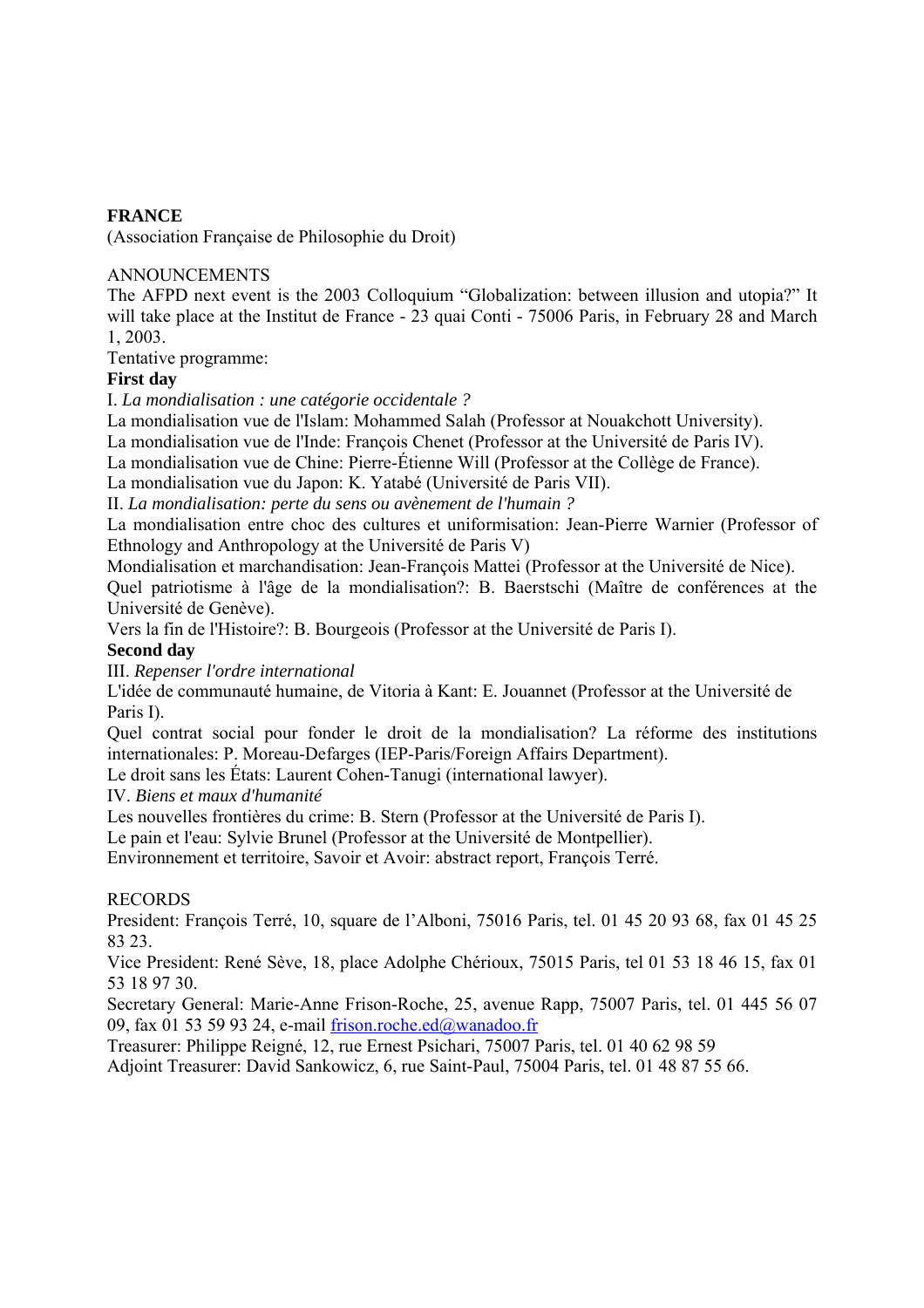CONTACT. Marie-Anne Frison-Roche, Secretary General. Université Panthéon-Assas (Paris II), rue d´Assas, 75006 Paris. mafr@noos.fr

# **FRANCE**

(Société Française pour la Philosophie et la Théorie Juridiques et Politiques – SFPJ)

#### ANNOUNCEMENTS

The SFPJ will held in March 21, 2003, a meeting for the research in legal theory and political philosophy at the IUF (Paris). There, young doctors and graduate students will be able to submit their current researches to the judgment of other scholars. Participation is open, but presentations are subject to a selection. Please contact Eric Millard  $(millard@univ-tlse2.fr)$ .

#### RECORDS

In October 12, 2002, the SFPJ General Assembly elected a new board:

President: Jean-François Kervégan, professor of philosophy at the Université de Paris I (kervegan@univ-paris1.fr).

Secretary General: Eric Millard, professor of public law at the Université de Paris XI  $(millard@univ-tlse2.fr)$ .

Treasurer: Carlos Miguel Pimentel, professor of public law at the Université de Versailles – Saint Quentin (carlosmiguelpimentel@hotmail.com).

Philippe Raynaud was elected as Honorary President.

#### CONTACT

Secretary General: Prof. Eric Millard, millard@univ-tlse2.fr.

#### **GERMANY**

#### **NEWS**

The last conference of the German section took place in September 27-28, 2002, at Frankfurt/Oder, organized by Professor J. Joerden / R. Wittmann from the Law Faculty of the "Viadrina". The general subject was "Law and Politics", lectures dealt with thematical fields such as "Law Becoming Political – Adjudication of Politics", "Political Ethics", "Law, Politics, Religion" or "Globalization of Law and Politics". Speakers were J. Habermas, W. Hassemer, H. Hofmann, P. Koller, M. Losano, W. Naucke, M. Pawlik, B. Schünemann, D. von der Pfordten and others (for details see *www.rechtsphilosophie.de*).

The next bi-annual conference of the German section will take place in 2004 at the university of Kiel, organized by Professor Robert Alexy.

In memoriam of the former president of the IVR and of its German section, Arthur Kaufmann (died April 11th, 2001), there will be a congress at Munich in early May, 2003 (see *www.rechtsphilosophie.de*).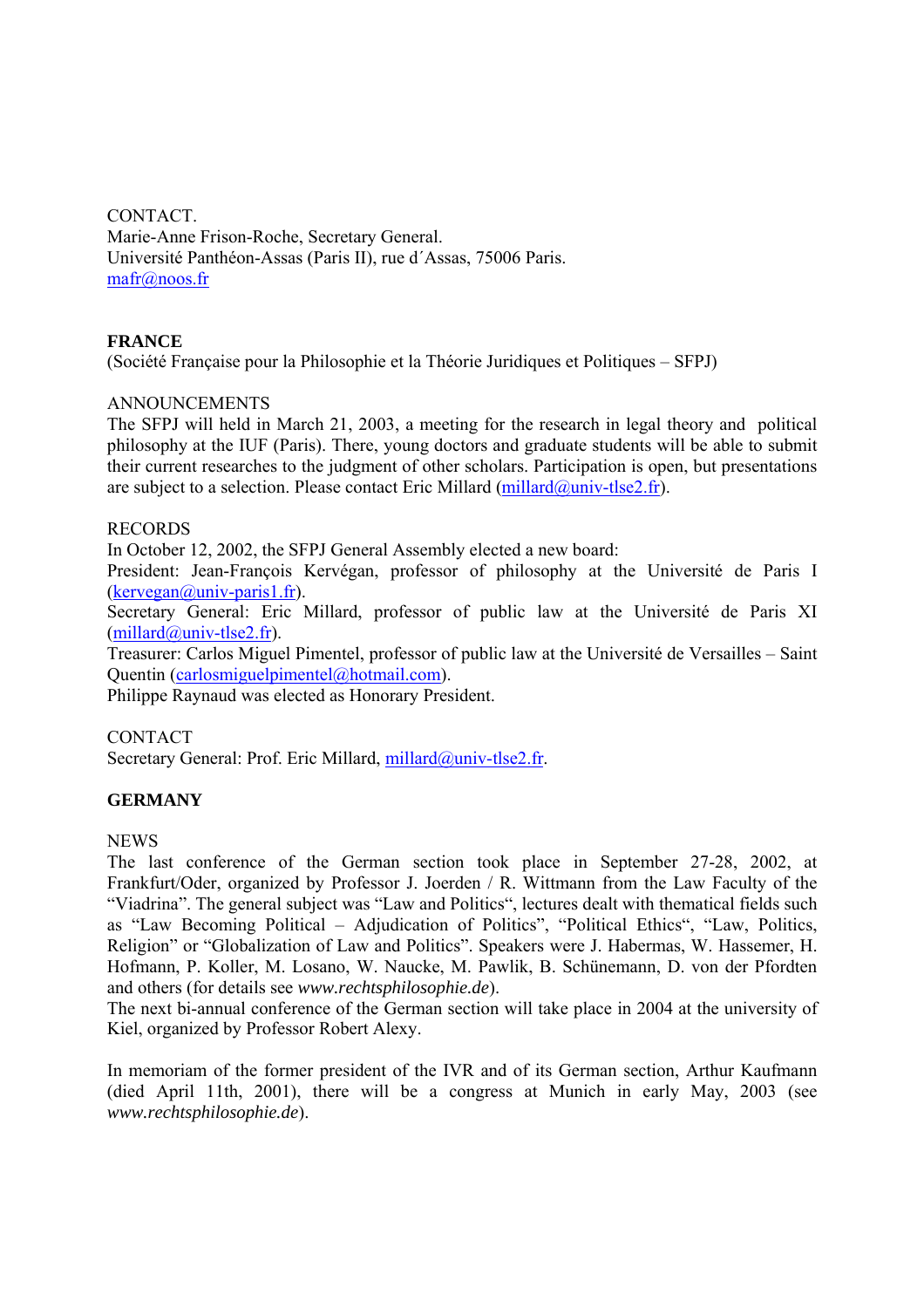#### *Study Group on "History of Ideas in Legal Philosophy"*

This IVR Study Group will hold its second meeting in fall 2003, about issues of late scholasticism (for details see *www.rechtsphilosophie.de*; on the publication of the first meeting, see *www.arbeitskreis-ideengeschichte.uni-hd.de*).

#### *Junges Forum Rechtsphilosophie (JFR)*

The next conference will take place in Salzburg, Austria, April  $25 - 27$ , 2003 on the topic of "Der juristische Streit. Recht zwischen Rhetorik, Argumentation und Dogmatik" (for details see *www.rechtsphilosophie.de*). Speakers: A. Augustin, LL.M. (Basel) and Silke R. Laskowski (Hamburg).

#### *Recent Publications*

Adamovich, Ludwig, Das Menschenbild der Demokratie und die Grundrechte, Köln 2001; Anderheiden, Michael/Huster, Stephan/Kirste, Stephan (Hg.), Globalisierung als Problem von Gerechtigkeit und Steuerungsfähigkeit des Rechts, ARSP-BH 79, Stuttgart 2001; Auer, Karl Heinz, Verfassung und Strafrecht im Kontext rechtsphilosophischer Ethik, Wien 2000; Binns, Martin, Inus-Bedingung und strafrechtlicher Kausalbegriff, Baden-Baden 2001; Böckenförde, Ernst-Wolfgang, Geschichte der Rechts- und Staatsphilosophie, Tübingen 2002; Bohnert, Joachim (Hg.), Verfassung-Philosophie-Kirche, Berlin 2001; Brugger, Winfried/Haverkate, Görg (Hg.), Grenzen als Thema der Rechts- und Sozialphilosophie, ARSP-BH 84, Wiesbaden 2002; Byrd, B. Sharon (Hg.), Richtlinien für die Genetik, (Jahrbuch für Recht und Ethik 10), Berlin 2002; Callies, Gralf-Peter/Mahlmann, Matthias (Hg.), Der Staat der Zukunft, ARSP-BH 83, Wiesbaden 2001; Christensen, Ralph/Kudlich, Hans, Theorie richterlichen Begründens, Berlin 2001; Dux, Günter/Welz, Frank (Hg.), Moral und Recht im Diskurs der Moderne, Opladen 2001; Engländer, Armin, Diskurs als Rechtsquelle?, Tübingen 2002; Fikentscher, Wolfgang/Fochem, Achim (Hg), Quellen zur Entstehung der Grundrechte in Deutschland, Wiesbaden 2002; Fornet-Betancourt, R.T./Sandkühler, Hans Jörg (Hg.), Begründungen und Wirkungen von Menschenrechten im Kontext der Globalisierung, Frankfurt/Main 2001; Frankenberg, Günter, Autorität und Integration. Zur Grammatik von Recht und Verfassung, Frankfurt/Main 2003; Günther, Klaus/Randeria, Shalini, Das Recht im Globalisierungsprozess, Frankfurt/Main 2002; Häberle, Peter, Das Menschenbild im Verfassungsstaat, 2. Aufl., Berlin 2002; Hoeren, Thomas, Grundzüge der Rechtsphilosophie, Münster 2001; Hoerster, Norbert, Ethik des Embryonenschutzgesetzes, Stuttgart 2002; Hoffmann-Negeluscu, Roland; Anarchie, Minimalstaat, Weltstaat, Marburg 2001; Hilgendorf, Eric, Recht und Weltanschauung. Bernd Rüthers als Rechtstheoretiker, Konstanz 2001; Horster, Detlev, Rechtsphilosophie zur Einführung, Hamburg 2002; Huster, Stefan, Die ethische Neutralität des Staates, Tübingen 2002; Karpen, Ulrich, Grundlagen von Staat und Recht, Hamburg 2001; Kersting, Wolfgang, Rechtsphilosophische Probleme des Sozialstaats, Baden-Baden 2000; ders., Kritik der Gleichheit, Wintersweiler 2002; Kettner, Matthias (Hg.), Diskursethik, Frankfurt/Main 2002; ders. (Hg.), Biomedizin und Menschenwürde, Frankfurt/Main 2002; Kremer, Thomas F., Die "wissenschaftliche Rechtsphilosophie" Carl Magnus Bergbohms, Bern 2001; Kühl, Kristian, Die Bedeutung der Rechtsphilosophie für das Strafrecht, Baden-Baden 2001; Landau, Peter, Rechtsphilosophie unter der Diktatur, Baden-Baden 2002; Lübbe, Weyma (Hg.), Tödliche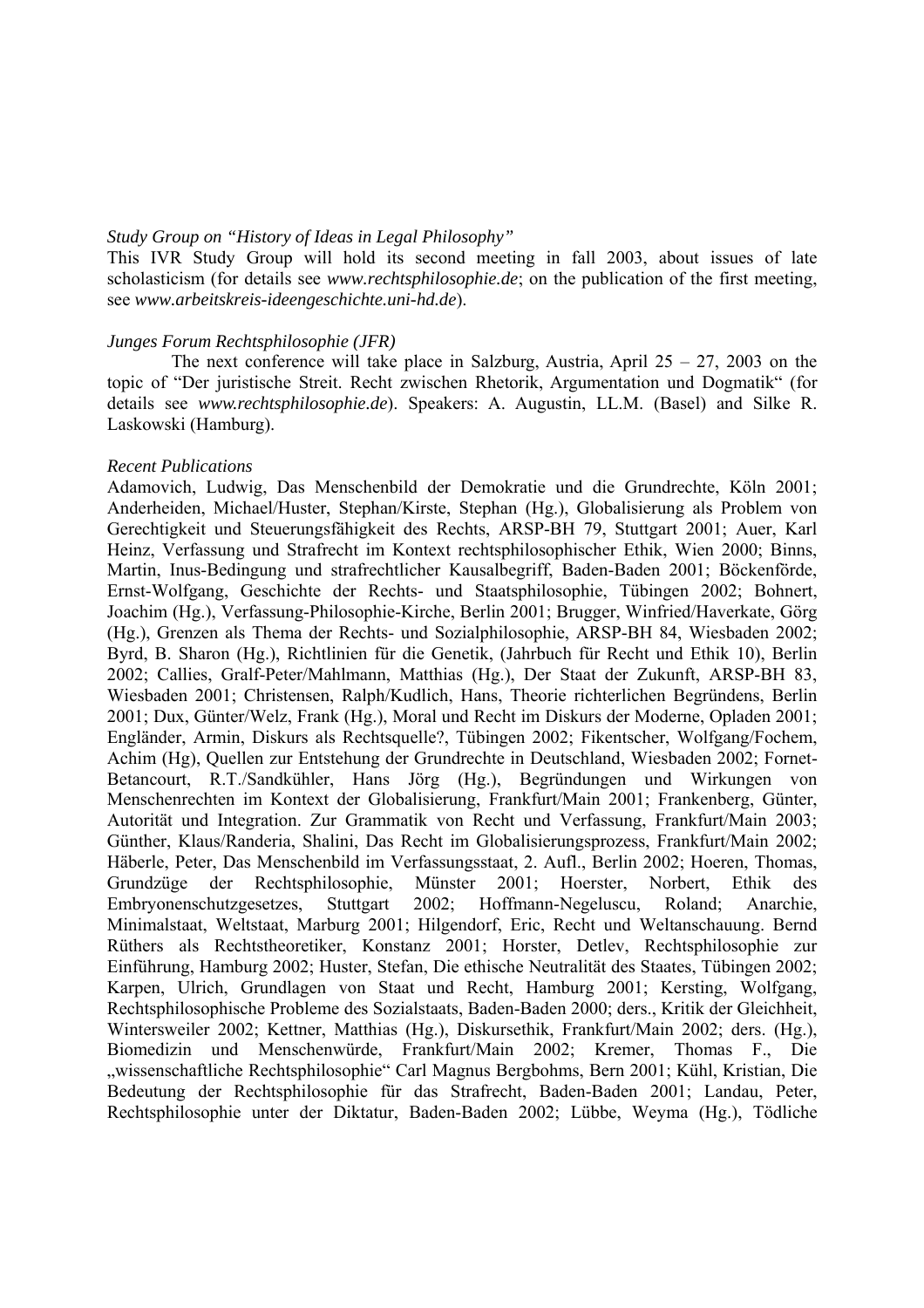Entscheidung, 2002; Merkel, Reinhard, Forschungsobjekt Embryo, München 2002; Niquet, Marcel, Moralität und Befolgungsgültigkeit, Würzburg 2002; Oduncu, Fuat S./Schroth, Ulrich/Vossenkuhl, Wilhelm (Hg), Organtransplantation, Organgewinnung und –verteilungen, Perspektiven, Göttingen 2002; Quante, Michael, Präimplantationsdiagnostik, Stammzellenforschung und Menschenwürde, Bochum 2002; Rüping, Hinrich (Hg.), Die Hallesche Schule des Naturrechts, Bern 2002; Schmid, Christian, Das Verhältnis von Tatbestand und Rechtswidrigkeit aus rechtstheoretischer Sicht, Berlin 2002; Schmidinger, Heinrich (Hg.), Toleranz, Darmstadt 2002; Schmitz, Heinz-Gerd, Zur Legitimität der Kriminalstrafe, Berlin 2001, Schünemann, Bernd u.a. (Hg.), Das Menschenbild im weltweiten Wandel der Grundrechte, 2002; Siep, Ludwig/Quante, Michael (Hg.), Der Umgang mit dem beginnenden menschlichen Leben, Münster 2002; Starck, Christian, Freiheit und Institutionen, Tübingen 2002; Wahl, Rainer (Hg.), Verfassungsstaat, Europäisierung, Internationalisierung, Frankfurt/Main 2003; Wesche, Steffen, Gegenseitigkeit und Recht, Berlin 2001

#### RECORDS

At the general meeting of the German section of the IVR Sept. 27, 2002, in Frankfurt (Oder), the following executives were re-elected for four years:

*Ulfrid Neumann* (President), Institut für Kriminalwissenschaften und Rechtsphilosophie der Johann Wolfgang Goethe-Universität, Senckenberganlage 31-33, D-60054 Frankfurt/Main, tel. 069-798- 22921/2, fax 069/798-22204; e-mail: U.Neumann@jur.uni-frankfurt.de.

*Lorenz Schulz* (Vice-President and Treasurer), same address; e-mail: L.Schulz@jur.unifrankfurt.de

CONTACT: Priv.Doz. Dr. Lorenz Schulz Vice-President and Treasurer. L.Schultz@jur.uni-frankfurt.de *Homepage: www.rechtsphilosophie.de*

#### **SPAIN**

(Sociedad Española de Filosofía Jurídica y Social, SEFJP)

#### NEWS:

#### *Recent publications*

R. de Asís, Sobre el concepto y el fundamento de los Derechos: una aproximación dualista, 2001; I. Aymerich, Sociología de los Derechos Humanos: un modelo weberiano contrastado con investigaciones empíricas, 2002; B. de Castro, Nuevas lecciones de Teoría del Derecho, 2002; E. Díaz / J. L. Colomer (ed.), Estado, justicia, derechos (2002); J. Hervada, ¿Qué es el derecho?: La moderna respuesta del realismo jurídico, 2002; A. García Inda, Materiales para una reflexión sobre los derechos colectivos, 2001; R. Hernández Marín, Introducción a la teoría de la norma jurídica (2ª ed.), 2002; M. Ruiz, Sistemas jurídicos y conflictos normativos, 2002; R. Soriano / L.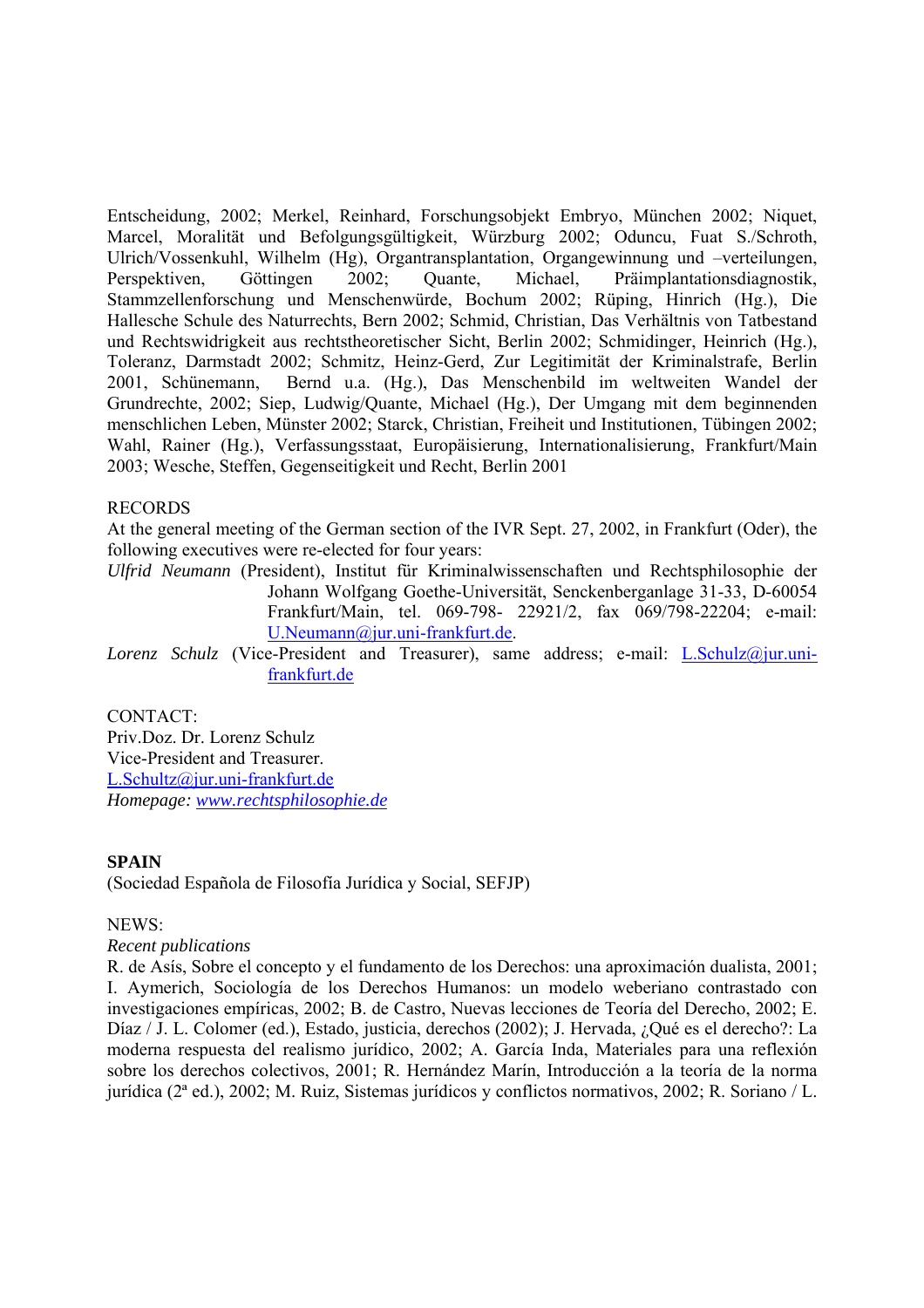de la Rasilla, Democracia vergonzante y ciudadanos de perfil, 2002; L. Suárez, Teoría feminista, política y Derecho, 2002; I. Turégano, Derecho y moral en John Austin, 2001.

#### ANNOUNCEMENTS

The next conference of the Spanish Section will take place in Las Palmas, March 2003, organized by Prof. L. Miraut Martín. There, the next meeting of the General Assembly of the Section will be held.

Number XIX of the *Anuario de Filosofía del Derecho* is under preparation. The release of this volume is expected for the spring of 2003.

#### RECORDS:

Executives of the Spanish section of the IVR are: B. De Castro (President), E. Gayo (Treasurer), J. Ansuátegui (Secretary), F. Puigpelat, J. García Amado, M. Gascón, M. J. Añón, M. Calvo and C. Alarcón.

CONTACT: Prof. Carlos Alarcón Cabrera (carlos@cica.es)